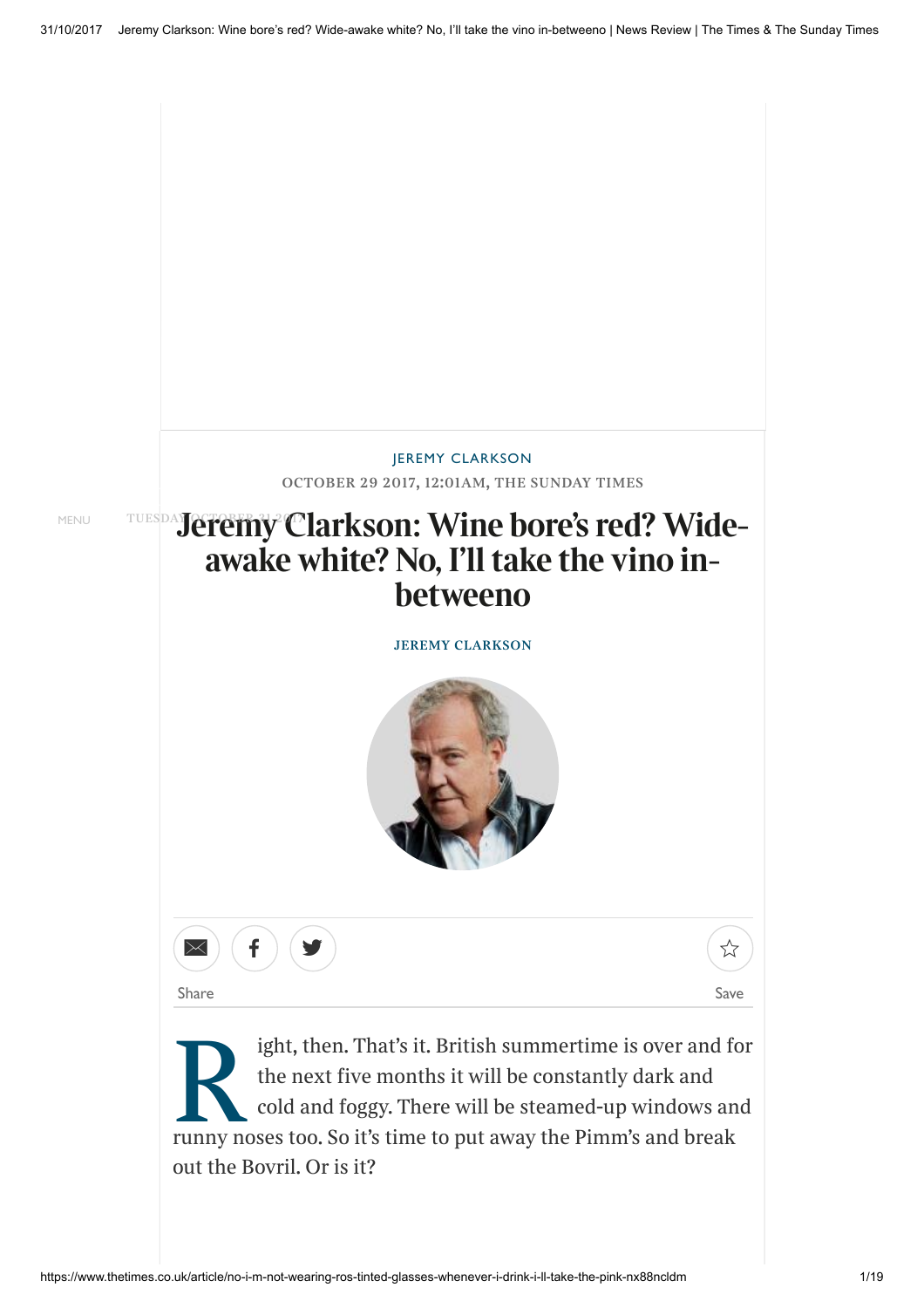coats, and our children will have pink cheeks and sparklers, and we'll be wondering how on earth it's possible for the smoke to blow into our eyes no matter which side of the fire we choose to stand.

Naturally our host will provide liquid refreshment, which will be either warm brown beer made by a brewery with a silly name, or mulled wine. Both of which will be disgusting, so I have a suggestion. If you are thinking of hosting a bonfire party, do what I'd do: serve only rosé wine. With lots of ice.

Some people find my love of lady petrol rather weird. And when I point out that Noel Gallagher has similar views, they look quizzical and say: "Well, he must be weird too." But we are not alone, because the world is divided into two distinct camps. Those who have realised that rosé is the only drink worth drinking. And a tiny number who haven't. Yet.

There was a time when you'd only drink rosé when you were staying with friends at their villa in the south of France, in August. You wouldn't dream of buying it in England, in November, because, well, you are a man and you have your own tankard in the pub and you wouldn't be seen dead drinking pink. But not any more.

Waitrose and Marks & Spencer say rosé sales have recently leapt by more than 100% and it's easy to see why. If you drink white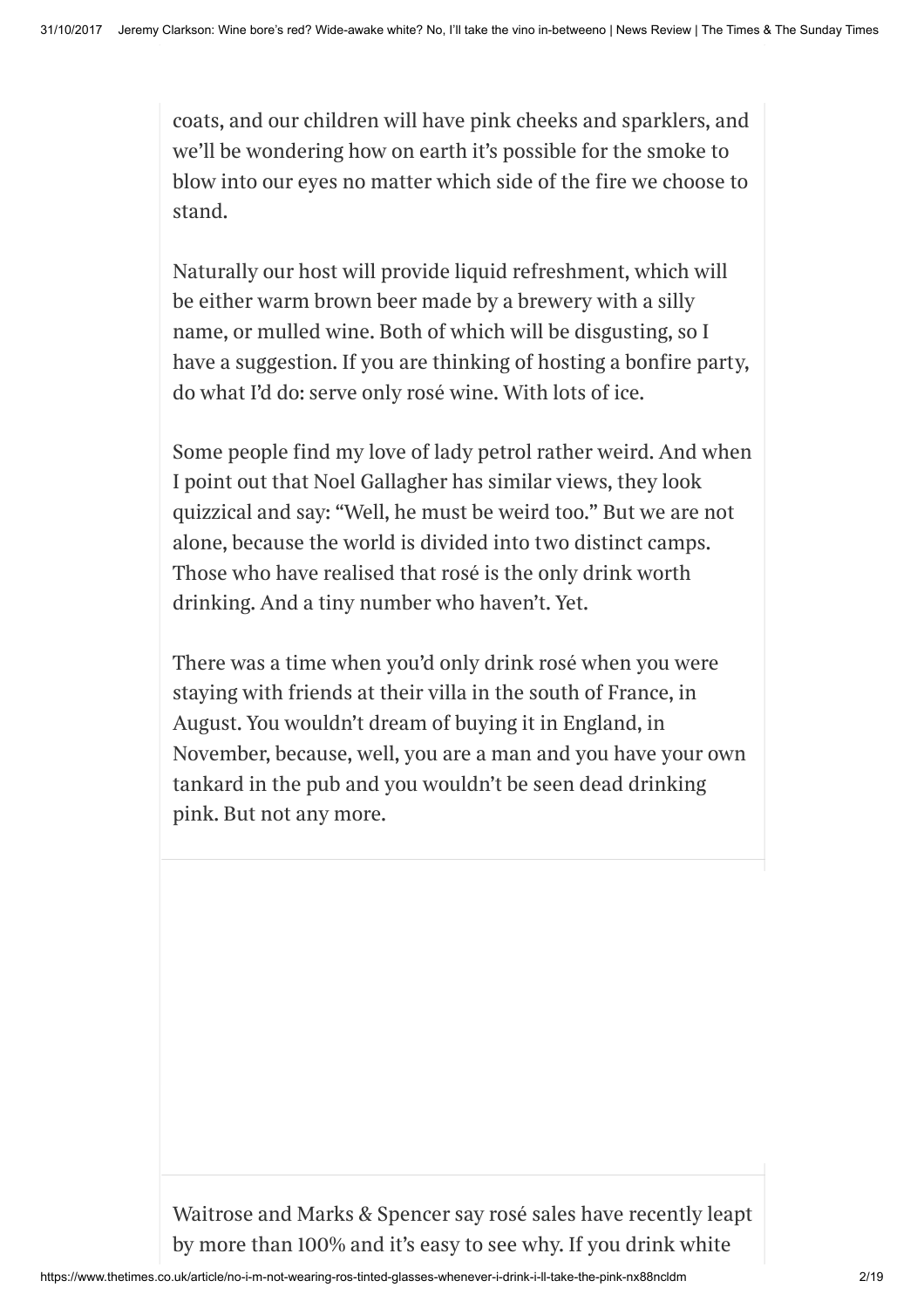John Travolta had just pumped your heart full of neat adrenaline.

If, on the other hand, you choose to drink red, your face will be in the bouillabaisse by eight in the evening, and you'll snore all through the main. Rosé, meanwhile, steers a neat course through the two extremes, getting you nicely tipsy without waking you up in the night or putting you to sleep during the starter.

And there's more: if you drink rosé, everyone will know you know nothing about wine. This is a good thing because anyone who does know something about wine is incapable of keeping this knowledge to themselves.

## " Drink white and you'll be awake at 3am. With red, your face will be in the soup by eight

This is a problem for me at the moment because recently I was given a case of something called Château Cheval Blanc that was made in 1985. I'm told this is an excellent wine and should be shared only with those who'll truly appreciate it. Which would mean inviting that sort of person round to my house, and that's not something I'm prepared to do. In case they appreciate it out loud.

Mind you, things are worse in restaurants, because nothing and I do mean nothing — causes my blood to boil quite so quickly as some pompous arse in red trousers sitting at the head of the table, poring over the wine list for half an hour, and then wasting another half an hour discussing his knowledge and brilliance with the sommelier.